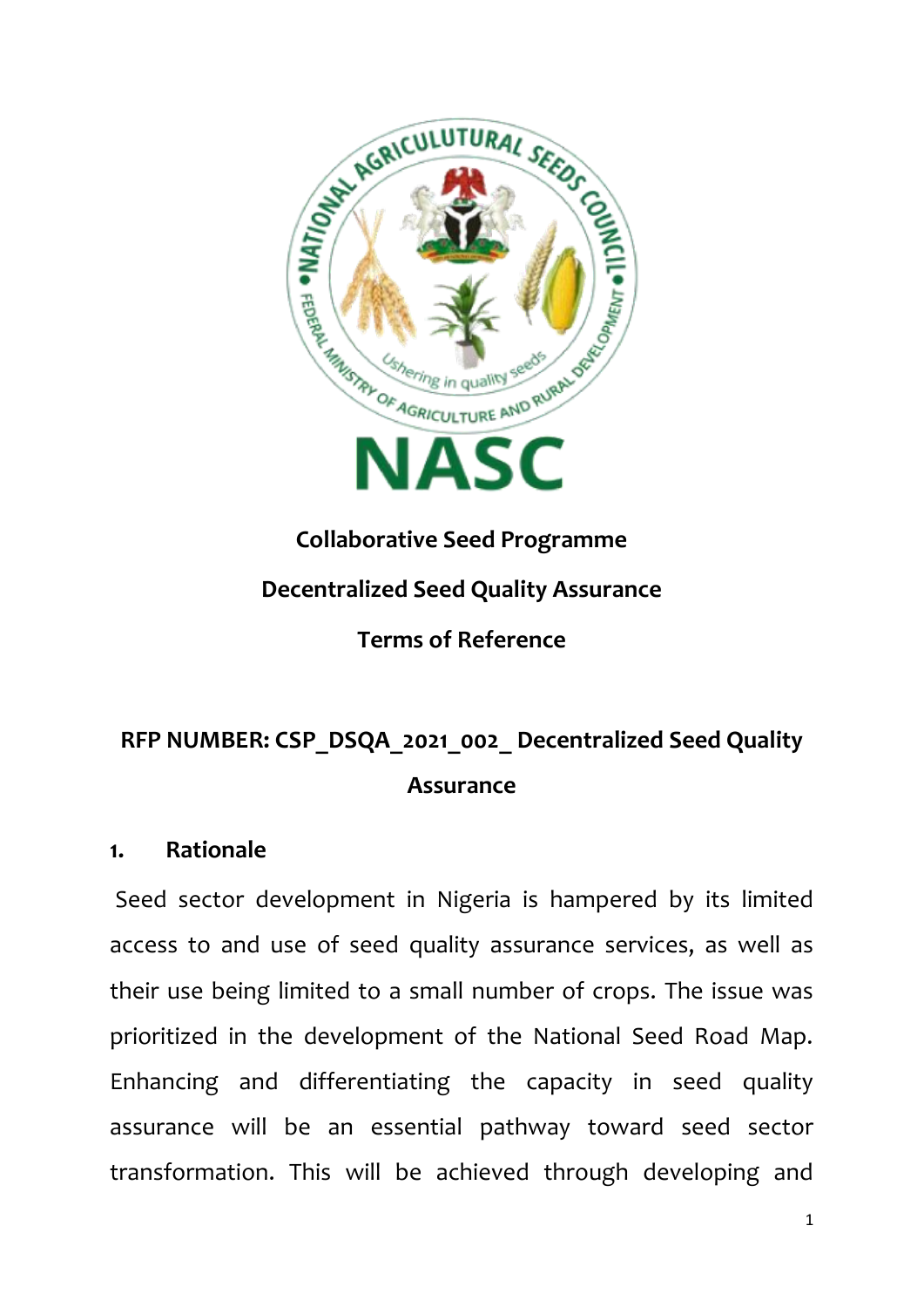fostering modalities for accreditation (seed producers' or seed company inspection), third-party inspection (i.e. extension agents licensed to inspect) and be complemented with crop-tailored protocols and modalities for specific crops and seed systems. This process of decentralization will reduce the burden on the limited human and technical capacity of regional offices the National Agricultural Seeds Council (NASC), and advance seed producers and entrepreneurs in formal, intermediary and informal seed systems producing and marketing an increased volume of quality seed of a diversity of crops. The NASC's human, technical, and operational capacity, including the available seed laboratories and vehicles in regional offices, are not yet fully equipped in accordance with the International Seed Testing Association (ISTA), nor able to cope with the industry's demand. Therefore, the NASC is unable to meet the diverse national demand for seed quality assurance services by seed companies, seed producers, community-based seed production schemes and local seed entrepreneurs. The NASC primarily focuses on a few major cereal crops. Seed quality standards and protocols have not yet been developed for all crops and for those that have been developed, their implementation is limited. Standards, protocols, and the use of digital applications, including the Seed Tracker and Seed-Codex are required to increase the effectiveness and efficiency of seed quality assurance systems. Stakeholders, particularly those within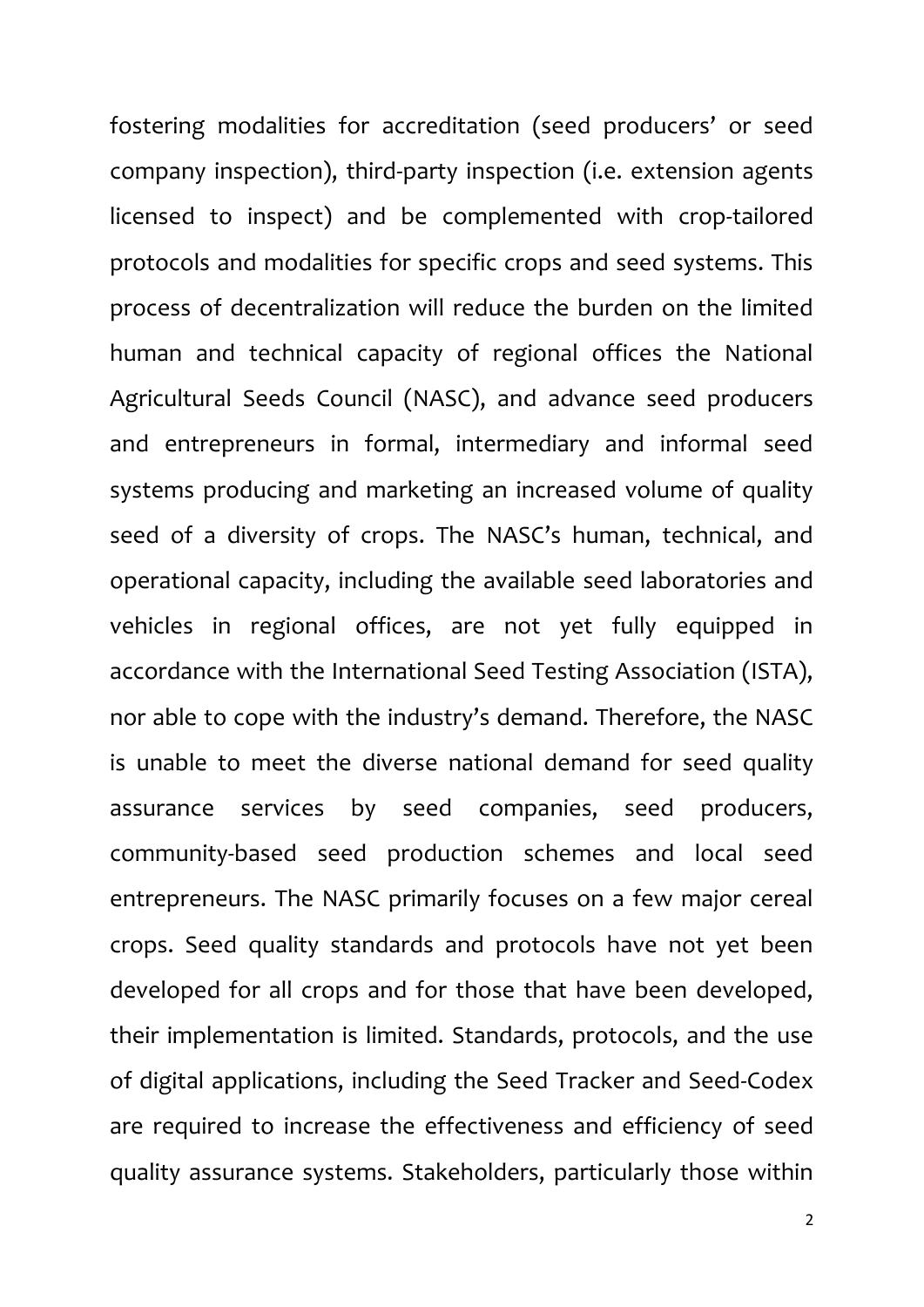intermediary and informal seed systems engaging in seed production of crops of interest to the nation's food and nutrition security, other than the major cereals, are hampered in accessing seed quality assurance services and are unable to produce and market certified seed. (Source: NASC & SEEDAN, 2020. National Seed road Map. NASC, Abuja).

#### **2. Collaborative Seed Programme**

The Collaborative Seed Programme (CSP) brings together Nigerian and Dutch seed sector stakeholders with the aim to enhance the performance of the Nigerian seed sector. It takes a systemic approach for sustainably addressing key challenges in the seed sector. CSP contributes to the vision of the National Seed Road Map (NSRM) of Nigeria being that the seed sector becomes more competitive, resilient, profitable, innovative and adaptive, sustainable, inclusive, resistant and transparent. The programme focuses on 8 CSP Topics drawn from 22 Strategic Innovation Pathways (SIPs) of the NSRM.

The CSP is governed by Steering Committee including representatives of key stakeholders in the seed sector in Nigeria and the Netherlands. The Steering Committee provides strategic oversight and guidance to the programme, and ensure that the

3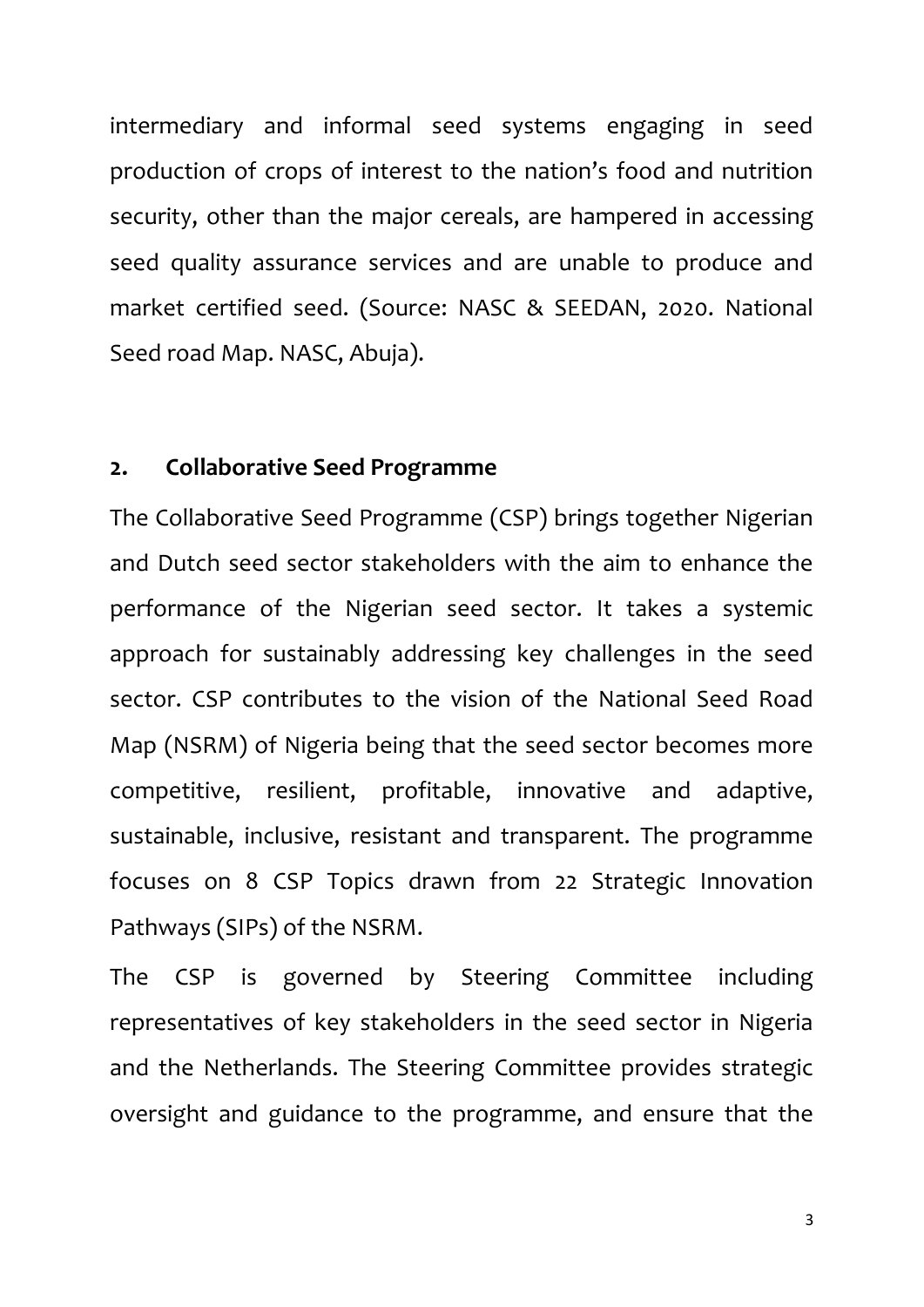CSP fosters the development of the agricultural sector in Nigeria and is aligned with other initiatives and networks.

Programme implementation is coordinated by Wageningen Centre for Development Innovation (WCDI), part of Wageningen University & Research (WUR). WCDI leads the consortium responsible for the implementation of the programme. In Nigeria, Sahel Consulting coordinates activities through a CSP office established in Abuja. Both WCDI and Sahel Consulting support partners in the coordination and implementation of CSP topics and their actions. The programme management team includes staff of WCDI, Sahel Consulting and NASC.

# **3. CSP Topic: Decentralization of seed quality assurance**

# Ambition:

- Consolidated, effective and sustainable seed quality assurance systems cover multiple crops (cereals, legumes, root- and tuber crops, and vegetables) and provide services to different types of seed entrepreneurs
- Specific seed quality assurance standards and protocols developed and implemented for all crops, especially for root and tuber crops, and vegetables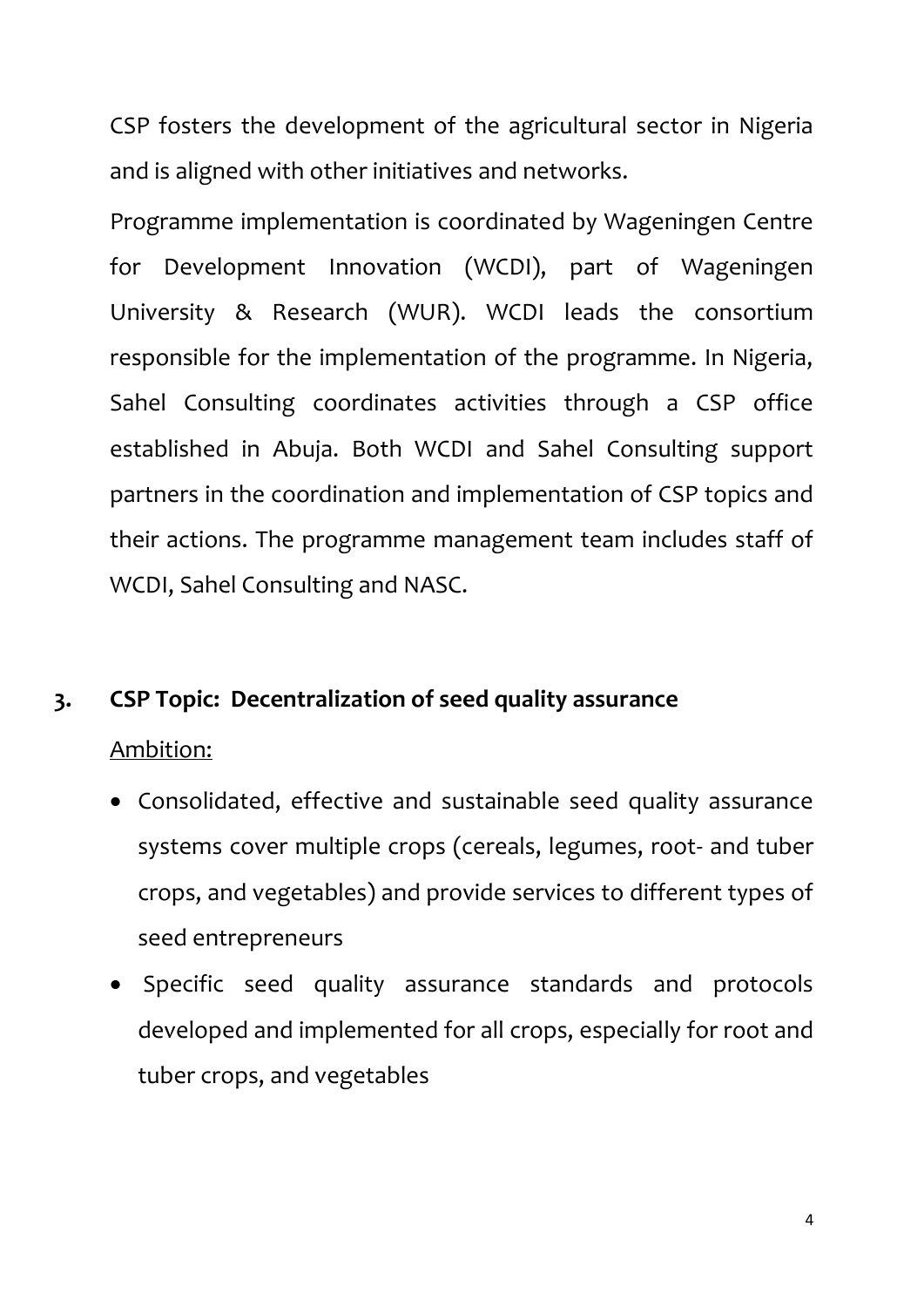#### Outcomes:

- Enhanced capacity of the seed sector to provide high quality, inclusive and differentiated services to seed producers and seed value chain actors
- Decentralized seed quality assurance systems for key food and nutrition security crops established and operation

# Indicators:

- Number of crop specific seed quality assurance protocols in place and used
- Number of inspectors of the National Agricultural Seeds Council (NASC), third party inspectors and accredited seed quality assurance professionals
- Number of reforms/ improvements in seed policies/laws/regulations benefitting at least tens of thousands of small scale food producers
- Number of Dutch supported interventions in seed sector transformation in Nigeria
- Number of strengthened seed sector stakeholders within the process of seed sector transformation in Nigeria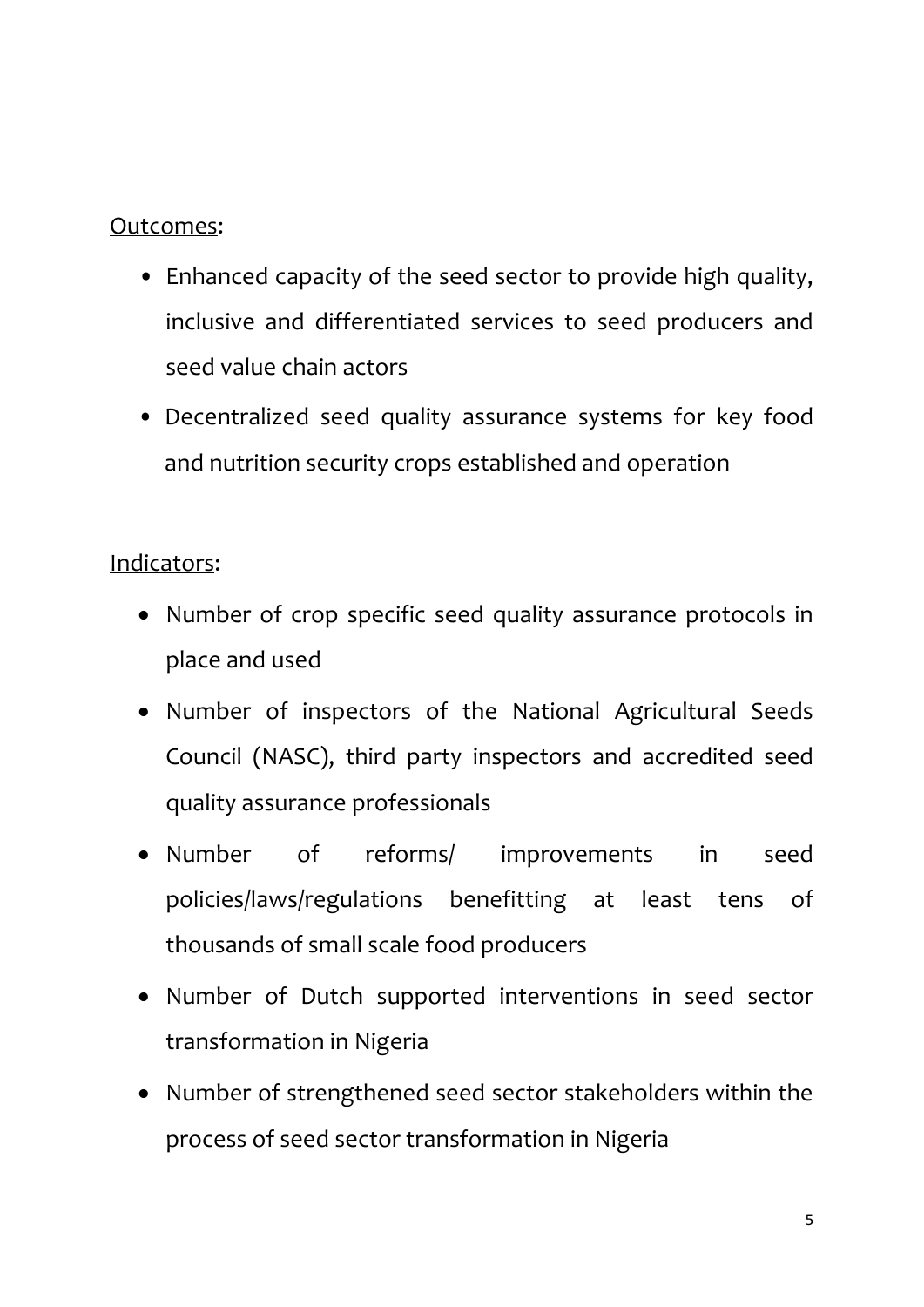In five years, decentralized systems and modalities for seed quality assurance supported by Seed Tracker and Seed-Codex technologies have been piloted and tested in at least five crops, covering multiple seed systems and at least five states; lessons learned on modalities, digital technologies, standards and protocols are available and incorporated in a plan for further scaling and institutionalization. The topic has the following partner organizations in Nigeria: NRCRI, IITA, NIHORT, NAQS and SEEEDAN. The Dutch partners is the WCDI.

# **4. Topic strategies, crops and regions**

The topic has three strategies:

- Scaling Seed Tracker to maize and rice
- Developing Standard Operating Protocols (SOPs) for tomato and potato
- Piloting Licensed Seed Inspectors to rice, maize and potato

Even though the CSP aims to address the entire sector, the focus is on four crops, which are chosen as they cover a diversity of seed systems relevant to contributing to CSP outcomes. The crops are:

Maize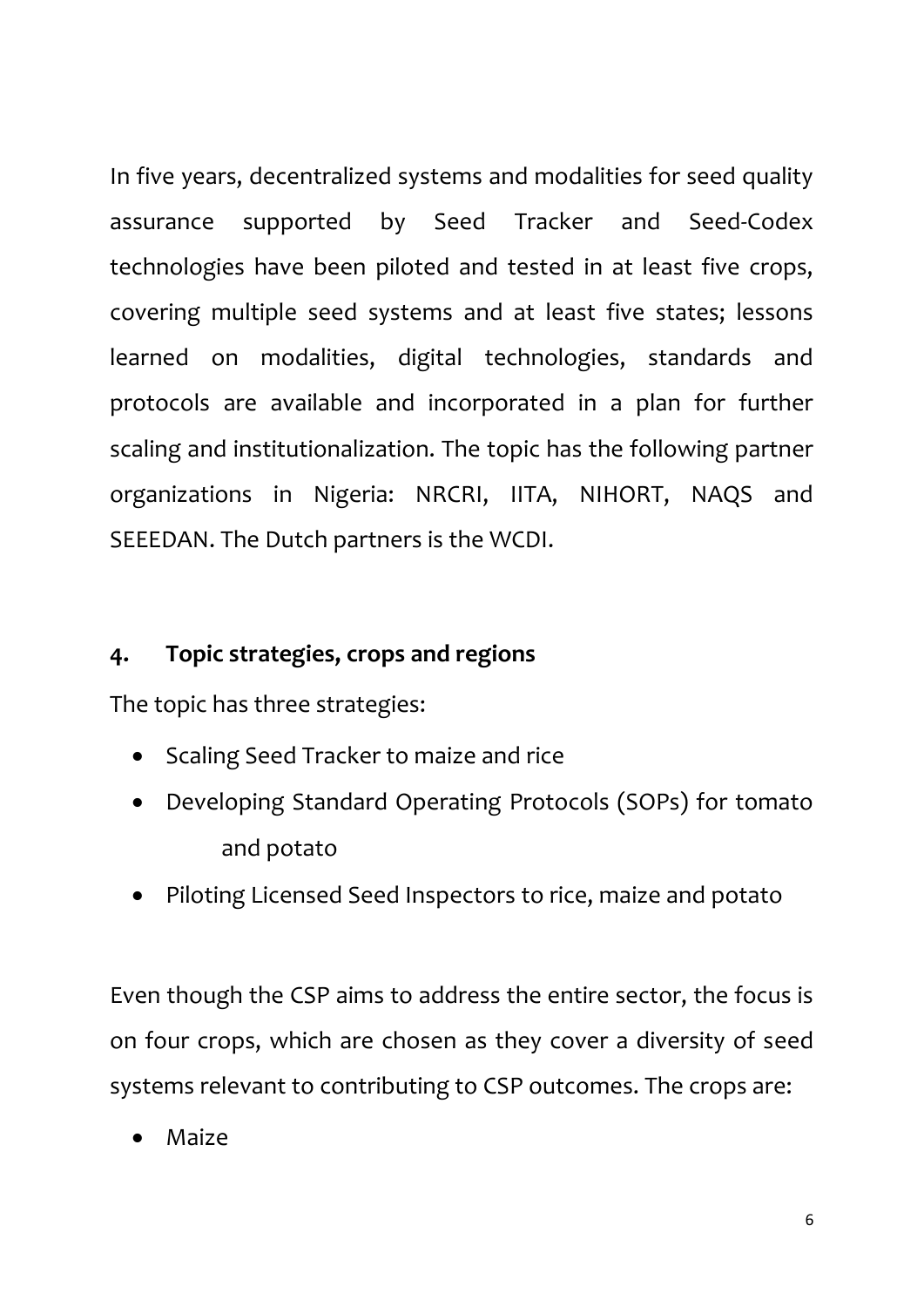- Rice
- Potato
- Tomato

The CSP operates at national level, though with a focus on Kaduna, Kano and Plateau states.

# **5. Topic study**

- 5.1 Study objectives
- 1) Baseline study to gather information needed for activity design on third party certification for the crops rice, maize and potato
- 2) Implement a study on the status of and need for seed quality assurance of tomato and potato for the seed industry in Nigeria
- 3) Conduct a needs assessment for the use of a digital seed certification platform for seed quality assurance to maize and rice
- 4) scaling of digital seed certification platform for seed quality assurance to maize and rice
- 5) Developing a workable economic model for remuneration of Licensed seed inspectors

# **5.2 Phasing and workshops**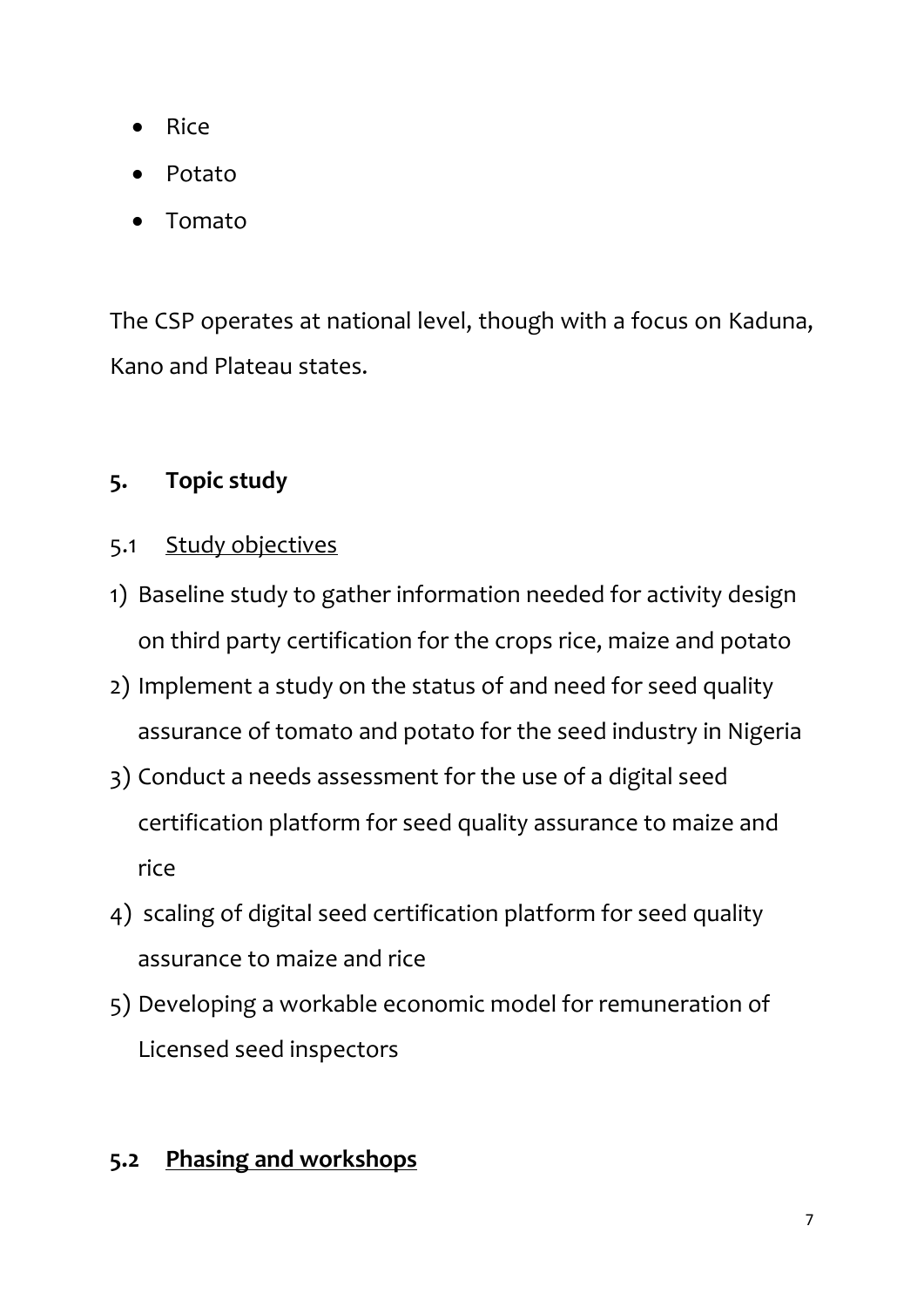The study will be merged together as one baseline study for the 3 strategies of the topic. Every two weeks there is expected to be a progress review meeting with the topic subcommittee team for the study. A workshop for validation of draft report is expected to hold before submission of the main report.

# **5.3 Responsibilities of the consultant**

- Conduct the study with the topic three objectives
- Uses rigor in terms of method and evidence to collect information, analyse data and draw conclusions for the baseline for the three strategies
- Uses a multi-stakeholder and collaborative process in conducting activities contributing to the other study objectives
- Contributes to a validation workshop, which will be facilitated and overseen by the Programme management team, and NASC
- Submit a draft report in 3 weeks after initiation of study
- Submit a concise final report one week after validation workshop on the report

# **5.4 Deliverables**

Three reports linked to the three study objectives: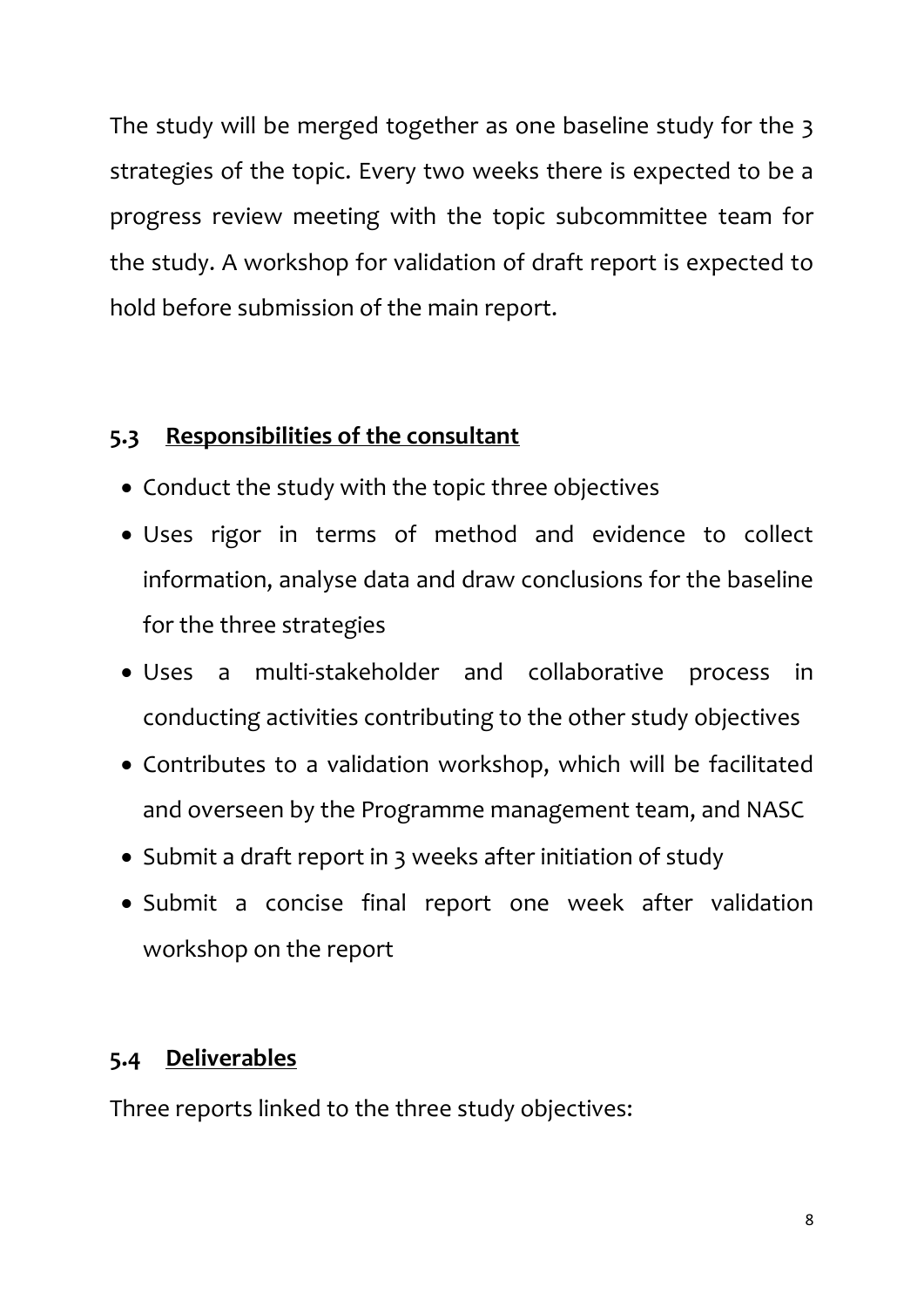- 1) Review NASC's existing operational approach to accreditation and third-party field inspection, seed testing and quality control, and seed certification; assess the opportunities for fostering decentralization and the inclusion of multiple crops within the NASC Act, develop a workable financial modality (service fee structure) of LSIs per crop, how to create transparency and accountability.
- 2) Focus on tomato and potato seed quality issues at the users level and analysis of capacity gaps in the NASC seed quality assurance service delivery (taking a risk based approach on the study). The study will also include interviews with domestic and international seed companies involved in the tomato and potato seed business in Nigeria. This study will analyze the policy, regulatory and administrative constraints related to seed import to Nigeria and provide recommendations to address these challenges
- 3) Focus on maize and rice seed quality issues at the users end and analysis of capacity gaps in the NASC seed quality assurance service delivery for the target crops. The study will propose an implementation modality (decentralized) in the proposed location. The study will also develop a draft template of the inspection form for the maize and rice crops. The TOR of the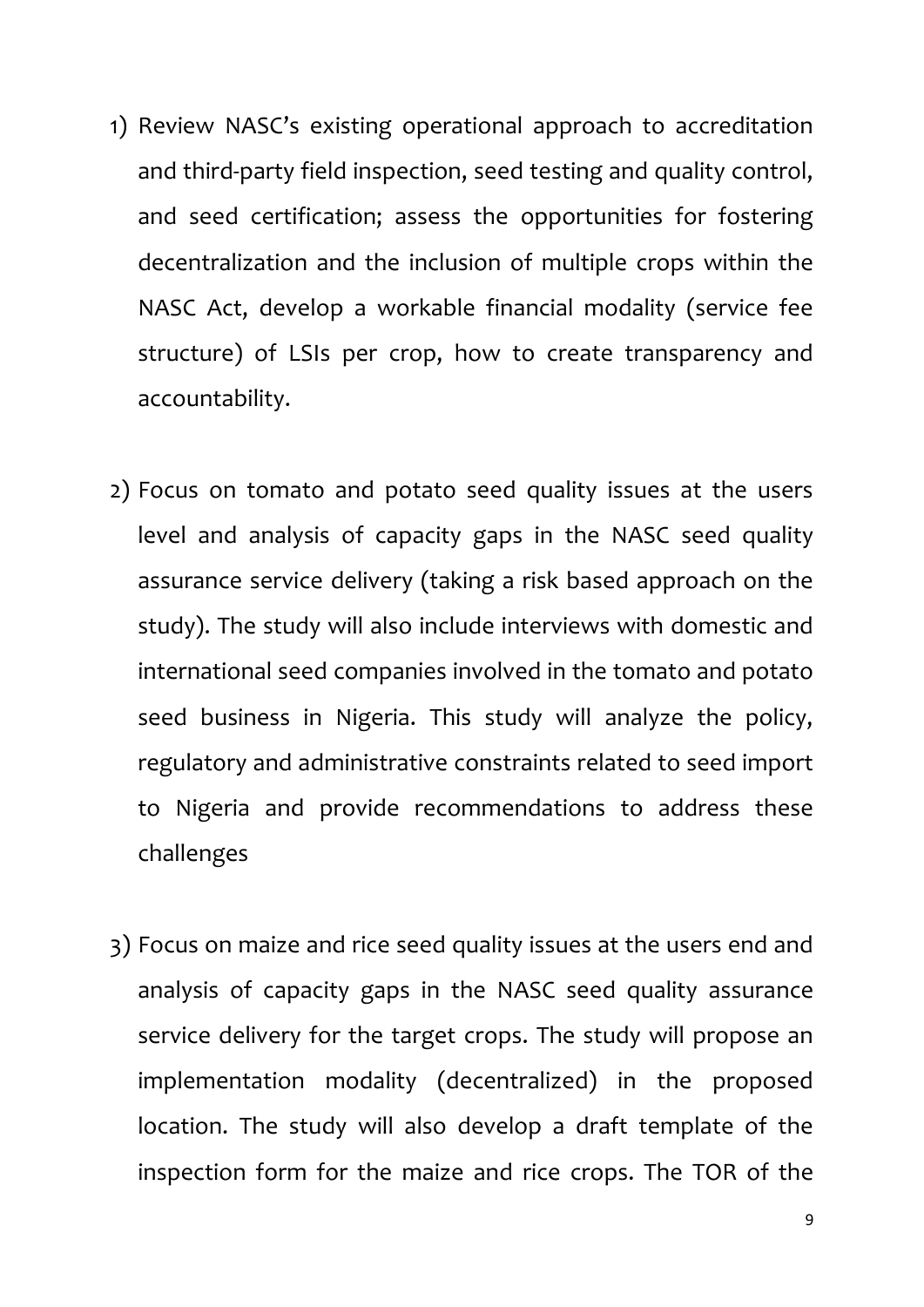study will include how this study will be done (questioner-based or other), any geographic focus, and stakeholders to be covered. Scaling of digital seed certification platform for seed quality assurance to maize and rice will also be expected of the study.

# **6. Team member requirements**

The consultant may include a team of three persons:

- Senior lead consultant (or team leader) with knowledge of the seed sector, seed quality assurance systems in Nigeria and ECOWAS region and proven skills in addressing strategic aspects contributing to the transformation of Nigerian seed sector
- A senior consultant with proven knowledge and expertise on seed quality assurance system of target crops including knowledge on digital seed quality assurance tools
- A junior consultant supporting in the collection of information, analysis and reporting

# **7. Interactions between the consultant team with CSP**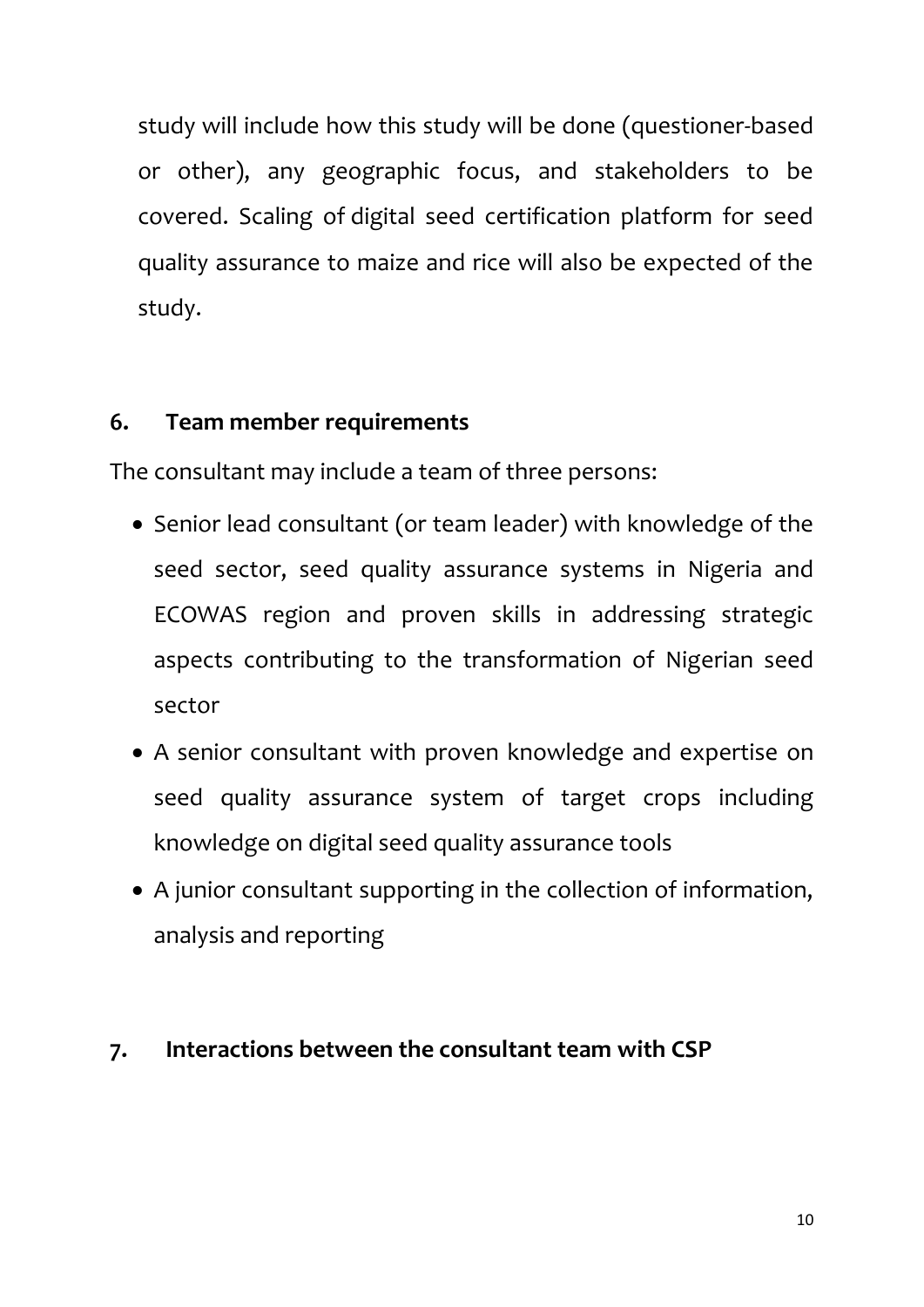- The NASC Topic team is responsible for overseeing the consultant team. They will brief the programme management team periodically.
- Two CSP topic leads provide programmatic guidance
- A Four person subcommittee including topic team members will contribute as board and also review the progress and deliverables of the consulting team; they do that in close collaboration with the topic lead and co-lead and also seek concurrence of the NASC management.

# **8. Time frame and inputs**

The assignment will commence on  $21$  September 2021 and concludes on 18 October 2021.

- Phase 1 is foreseen to be conducted in the period  $\boxed{21}$ September to  $\left(4\right)$  October 2021. This phase is major part of the study which include the elaboration of detail study methodologies/tools/steps together with topic sub-committee team members. The consultant team conduct the desk review, interview with crops/topic experts and stakeholders, data analysis and developing a first draft report.
- Phase2 is foreseen to be conducted in by  $(5)$  October 2021. This phase includes the presentation of first draft report in the validation workshop for review and feedbacks.